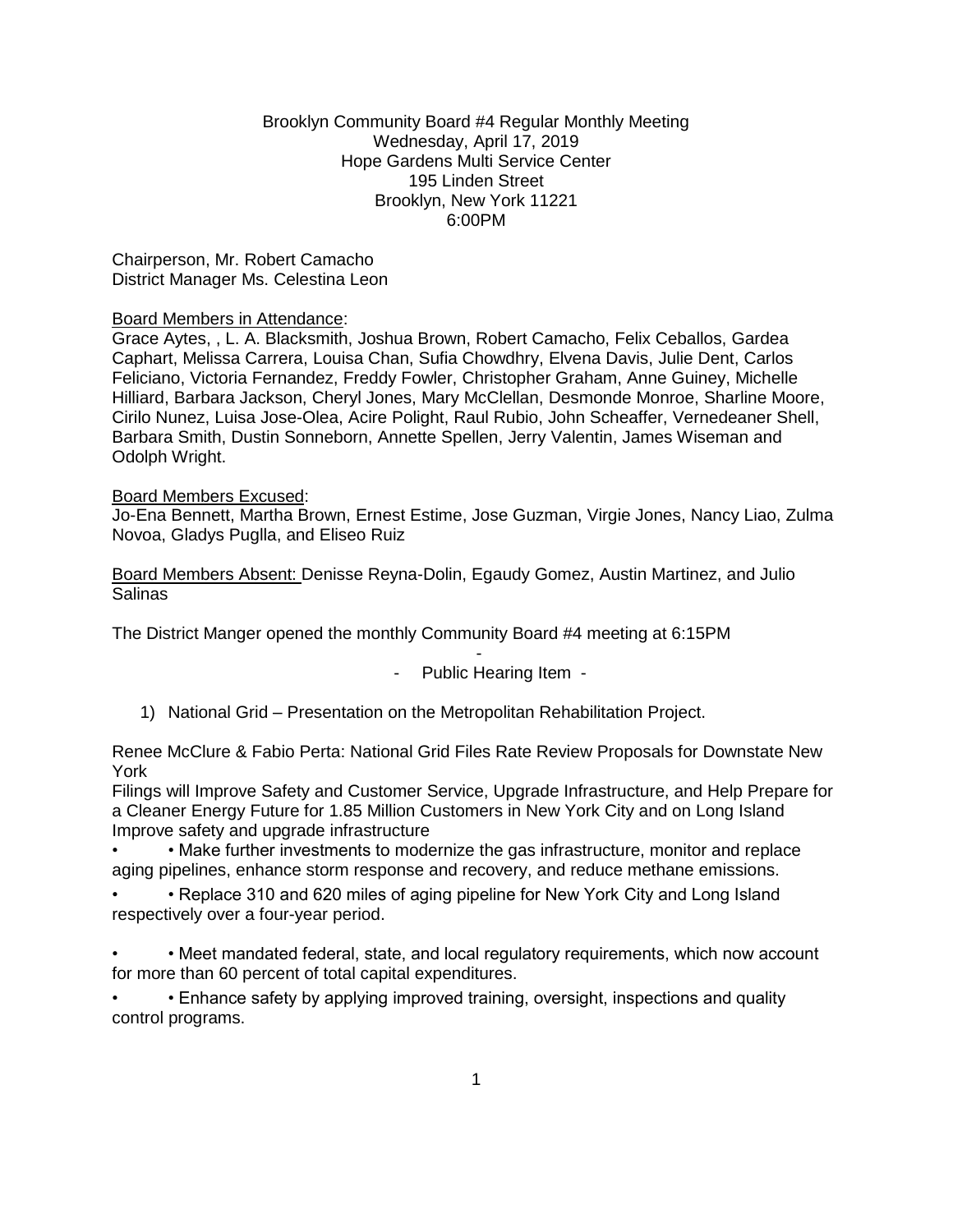Improve customer service

- • Implement a new Customer Information System and other digital solutions.
- • Provide further support for economic development and energy efficiency.
- • Enhance Energy Affordability programs and services.

National Grid's construction team continued work along Central Avenue, and they are pleased to note that they have completed backfilling up to Bleecker Street. The outreach team will continue to discuss upcoming construction schedules with residents and other local partners.

\*Over the next couple of week, neighbors can expect to see:

- Work on Central Avenue between Bleecker Street and Suydam Street.
- Changes in traffic patterns Central Avenue between Bleecker Street and Suydam Street. They will have flaggers on site to redirect traffic as necessary.
- Continued outreach along Central Avenue in advance of upcoming gas main installation.

Feel free to reach out by emailing to **BrooklynMetro@NationalGridGasProjectsNY.com**, or calling their project outreach team at (718) 337-8138. You can also use the [Contact Us](https://click.everyaction.com/k/6726962/61993081/1951491323?nvep=ew0KICAiVGVuYW50VXJpIjogIm5ncHZhbjovL3Zhbi9UU00vVFNNRUEvMS82ODYyMSIsDQogICJEaXN0cmlidXRpb25VbmlxdWVJZCI6ICI3N2NlOWMzYS04ZDc1LWU5MTEtYWJjNC0yODE4NzgzOTFlZmIiLA0KICAiRW1haWxBZGRyZXNzIjogIkJLMDRAY2IubnljLmdvdiINCn0%3D&hmac=Lo_B3fSq-63glzsj1c1TkfCo6HFdrz6uxI0l0vFtzYU=) page of our website to submit any questions, comments, or concerns.

Questions and concerns were entertained.

Chairperson Camacho: You must communicated with other city agencies because you cannot keep shutting everything down. Just coming to the meeting tonight, Bushwick Avenue at 6:00pm has traffic bumper to bumper going towards East New York. Then when I tried to come down Central Avenue, it is close. I can't come down Linden, then you make me have to go back to Evergreen Avenue and Bushwick because I have to come back around to come here, 195 Linden Street. What am I to do?

If you close the street where one is going up, keep the one going down open. You can't close the streets in both directions.

Bushwick is full, Central is close, Evergreen you can't touch so where are we going to go?

Renee McClure stated that she understands Mr. Camacho's and everyone's concern, and that they do have to collaborate more when other agencies. National Grid feels that when they get the permit from DOT that it is ok for them to move forward.

Councilmember Antonio Espinal: Update on what he has been working on at City Hall. He stated that even though he did run for Public Advocate office and did not get it he will continue to the great work that he has spoken about in the past as a city council member here In Bushwick but also across the city.

There is one big ticket item that he is fighting for and he hope that the people of Bushwick can join him and push for the Department of Education to fund 50 million dollars to get wellness coordinators in every single school. A wellness coordinator will be in charge of creating a wellness program for every student in their school. We have healthy teachers in every school which have nutrition programming and therefore we should have healthy students. He is looking for mindfulness and mediation in the classrooms. The reason why he is focusing on this so much is because for so many years we've been pumping money into education and not figuring out why children are not preforming. And the reason why they are not preforming is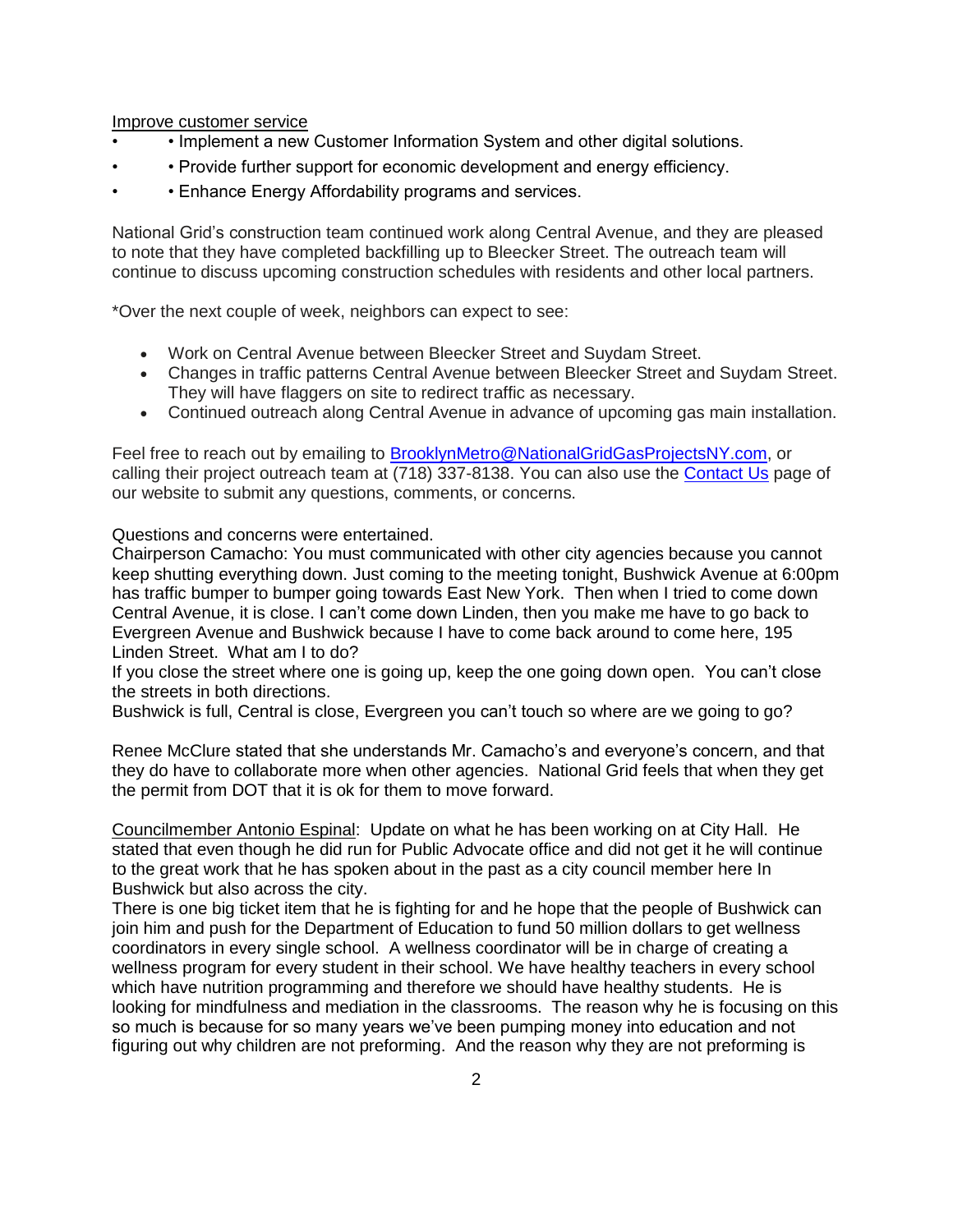because they come into schools with issues already. They are not being fed properly. They are probably coming from a homeless shelter, or they may not be able to focus because of what they are dealing with at home. A wellness coordinator would be able to give our students the tools they need to live a healthy lifestyle. This will help them to do better on tests and get into better schools in the future.

He will be working on the budget for the next few months. He is working with non-profits to make sure that they are fully funded. He is working with the Capital Budget to make sure that the schools and agencies have computers. He is making sure that the roads are fixed. He is working on getting affordable housing for as many as possible in Bushwick.

His new office is located at 1945 Broadway, near Broadway Junction. He has a staff that willing to help with issues such as potholes, dealing with tenant harassment issues, helping finding affordable housing, etc.

He is here to help, please feel free to give him and his staff member your email address if you are interested in receiving newsletter.

Julie Dent: Ms. Dent runs an early learning center in Bushwick. She mentioned that her teachers are leaving her center and going to work in schools because their pay will be higher. 3K program will be strictly under the DOE. They are looking for parity and salary for the teachers. Ms. Dent asked if Councilman Espinal can find out by doing the legwork when he's back to his office and can speak to the other councilmembers and let her know what they are going to do about the teachers' salaries. Her teachers in early learn, head start programs have the same qualifications and the degrees as the teachers in the public school programs. If they didn't have the same degrees then they would not be able to have the early learning programs or pre-k for all programs in our centers she stated. The problem is, is that the teachers nor the director get the same salary. The union, as well as the city council is trying to bring this to light.

Councilmember Espinal: there was a press conference this week the councilman stated. Hopefully they can push the mayor to make the right investment and make sure that all teachers get the same pay for the same work.

He passed a bill regarding store awnings over the last few months because DOB was fining businesses for their awnings because they did not have the proper permits to have them up. These are businesses who have had these awnings up for decades. Now they are facing fines for 20, 30,000 dollars and they city did not want to do anything about it. He has passed a bill reversing all of the violations. If anyone know of a business that have been effected by this please have them come see me. If they have already paid the fine there is nothing that he can do because the city will not give back money, but if they have not paid the fine he can get it reversed.

If you were not fined as of yet you have two years to get it up to code. Please see him as soon as possible. He will give the board an update when he come back.

Mr. Joshua Brown, 1<sup>st</sup> Vice Chairperson: The main issue in Bushwick and citywide is we have been hearing conflicting information about the 500 million dollars that the mayor dedicated to senior housing, some of our coalitions here are concerned that the mayor is going to renege on that amount of money. Can you give us an update on that? Whether the \$500 million is allocated or projected and if you will ensure that we hold the mayor accountable for the 500 million?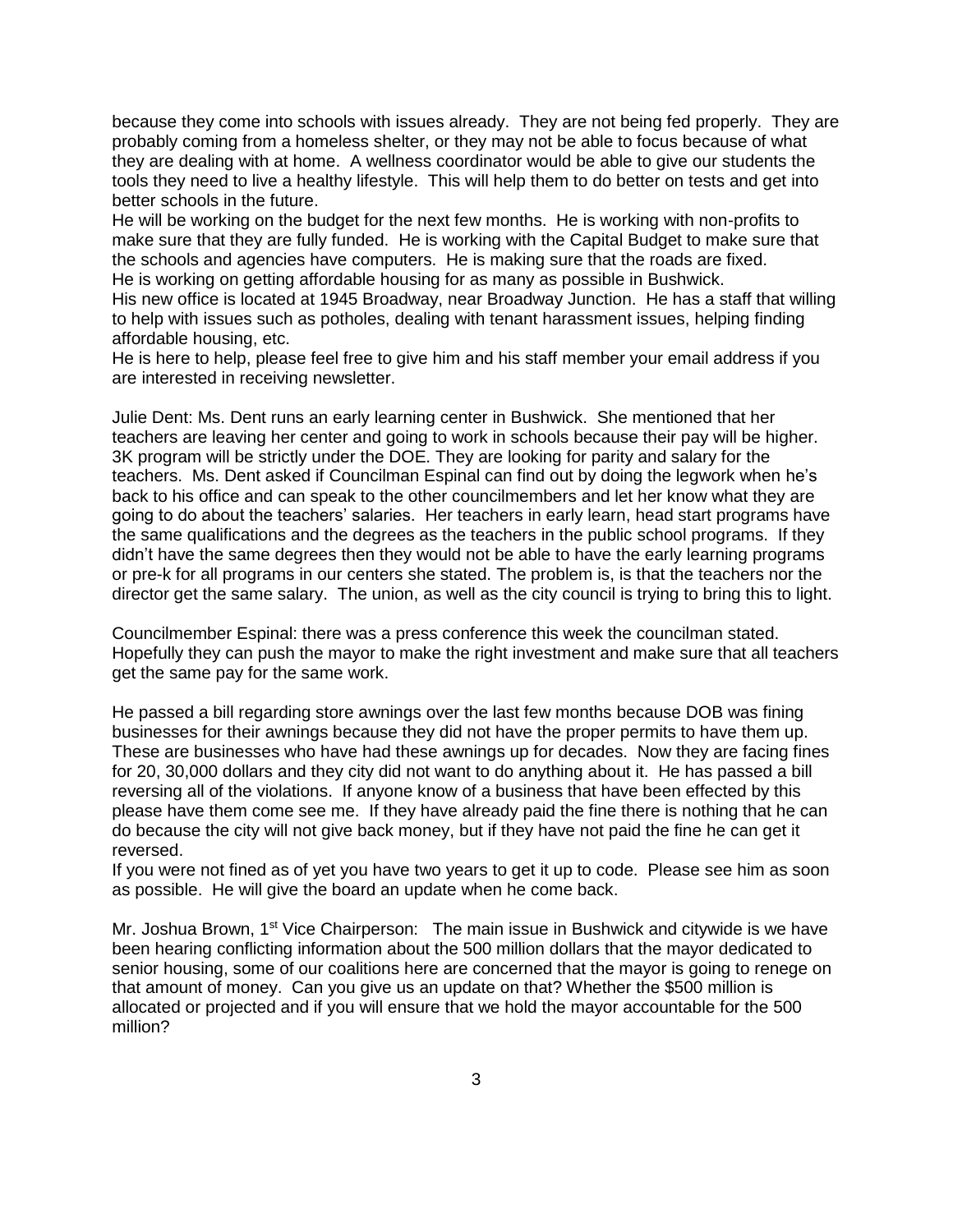Councilman Espinal: last year he joined the East Brooklyn Congregation on a 500 million dollar campaign to get the mayor to put in \$500 in the budget to build senior housing with a lot of it being here in Bushwick especially in some of the empty lots near some of the next development and dedicate money towards those lots and towards senior housing.

EBC recently found out that the money is not there and when we talked to the mayor about it, the mayor said the money is there but it is not exactly there. We have a 100 million there. There really is a lot of confusion and we are continuing to push the mayor on this. Where is the money because we did submit that every single year the money would be there, so the conversation is ongoing. So we have to keep pushing and we have to make sure that the money is exactly there for housing.

Mr. Joshua Brown: Is the money there?

CM Espinal: We are not sure we have to figure out through HPD and the other agencies involved.

97 Wyckoff Avenue why was that house not dedicated to housing? Homeland security says that this is the largest area where people are being evicted from their homes. Is the city doing anything about this?

CM Espinal: The city has done a lot to make sure that everyone who is facing tenant harassment or anyone being evicted from their homes has access to free legal representation to Represent them in housing court and keep them in their apartment. Unfortunately the market is out of hand.

We should all be pushing for stronger rent laws in Albany.

2) NYC Department of City Planning: Presenting the North Brooklyn Industry and Innovation Plan. This is and informational presentation.

This plan has been underway for quite a while. North Brooklyn Goals:

- Grow jobs close to workers and encourage reduced and reverse-commutes
- Update M zoning to ensure industrial businesses can stay and grow in place.
- Create new space for jobs such as advance manufacturing, technology and media.

North Brooklyn Industry & Innovation Plan Timetable:

- Launched in late 2015
- Held 3 large public meeting
- Held interviews/roundtable
- Developed a land use framework and recommendations
- Released the north Brooklyn report in November 2018
- Over 20% of Bushwick residents work in education/health care

Over 20% of Bushwick residents work in industrial jobs, such as construction or warehousing 15% of Bushwick residents work in arts /entertainment /hospitality

- Similar to most NYC residents, employment destinations for Bushwick residents include traditional job hubs like Midtown, the Financial District and downtown Brooklyn
- However, many other Bushwick residents work in the North Brooklyn Study Area where there is a concentration of jobs that are walkable and or transit accessible.

Zoning today (M1-1, M1-2, M3-1)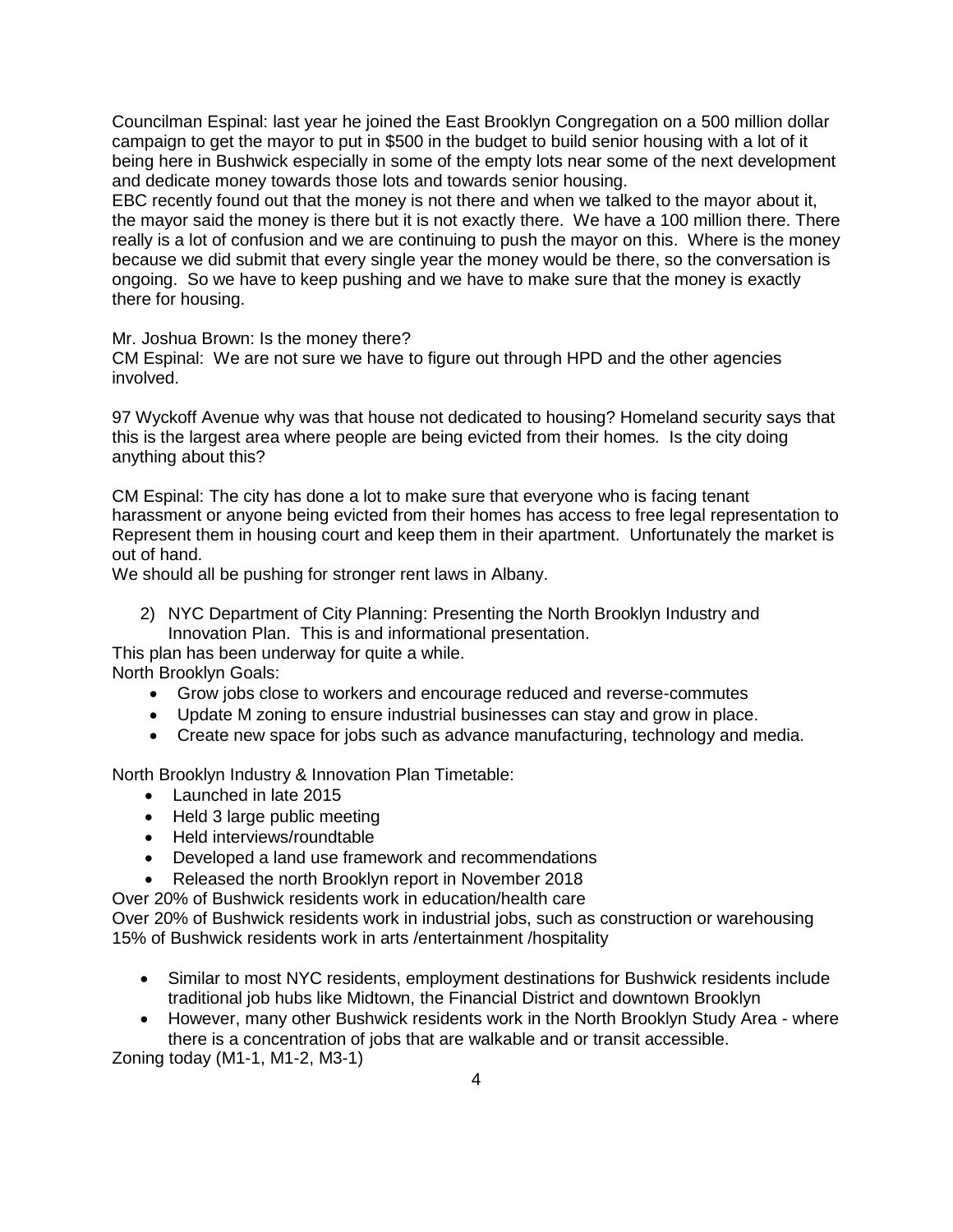- Density is too low for business (1 to 2 FAR, even near transit)
- High parking and loading (1 parking space per 300 sq. feet in most cases)
- Height regulations do not allow for loft style buildings with large floorplates (and can produce tall towers)
- Preferences community facilities (like medical offices)

Grow an ecosystem of creative and tech-driven jobs in office – based and industrial sectors near transit balanced by reinforcement of the Core Industrial Area.

Support a continued mix of uses by allowing modest commercial growth while encouraging creation of industrial space.

# What would change?

FAR

3.0, 4.0, 5.0 FAR based on proximity to transit and residential adjacencies

Uses

Allow large retail, such as supermarkets, allow gyms, allow non-profit arts space

Their proposal for the area is to allow 3 FAR and 2FAR right on top of transit. Low density it will allow all industrial uses except for the heaviest industrial uses and most commercial uses.

# Meredith R. Jones Democrat for Surrogate's Court Judge:

• Integrity, Experience & Commitment

Meredith Jones' journey from Wingate High School to prestigious Cornell Law School. As a young woman growing up in Brooklyn she decides to reach high. Hard work and perseverance, along with the encouragement and opportunities the community provided, has resulted in her reaching a top attorney position in the Kings County Surrogate's Court. Meredith Jones is grateful and knows it is time to do even more for the community. That is why she is running for Judge of the Surrogate's Court.

She will not need any on the job training and will be ready on day one. In her present position she advises one of the current Surrogates on complex legal issues and manages a large caseload of estate litigation proceedings.

Vote Democratic Primary Tuesday, June 25

Edward King for Civil Court Judge: "I believe in justice for all people regardless of their race, religion, gender, sexual orientation, or economic status"

- 35 years Civil law Practice
- Court Attorney in Civil & Supreme Court
- Administrative Law Judge
- US Army Veteran

Community Service

- Assists formerly incarcerated individuals
- Fights foreclosure & predatory lenders
- "Know your Legal Rights" Forums
- Advocates for Families

Vote for King Democratic Primary on June 25<sup>th</sup>, 2019

[www.king4kingscounty.com;](http://www.king4kingscounty.com/) [ed@king4kingscounty.com;](mailto:ed@king4kingscounty.com) 347-708-2792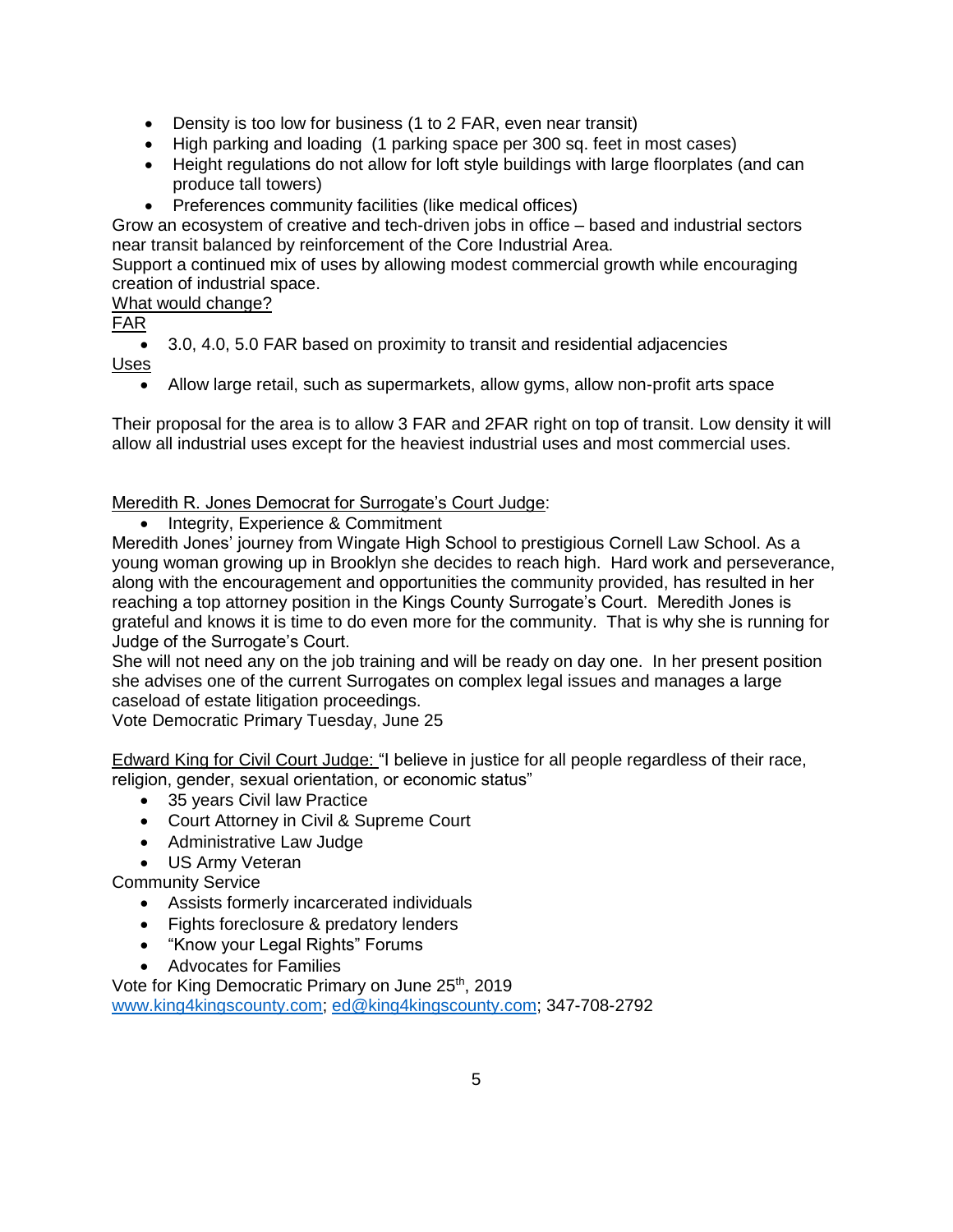Senator Julia Salazar: Update on the State Budget. We finally passed comprehensive bail reform discovery reform and speedy trial reform in New York. This will affect 90% of the case that currently are eligible for money bail in New York. This will help low income New Yorkers who have been detained based on what they can afford to pay rather based on justice. There will be a town hall meeting next Tuesday April 23 so as to be fully debrief on the budget process.

We have secured a billion dollar increase in school aid in New York State.

The District Manager, Ms. Celestina Leon called the first roll call:

**First Roll Call:**  $-32$  members present this does constitute a quorum.

The acceptance of the agenda was made by Ms. Julie Dent and second by Ms. Elvena Davis.

The acceptance of last month's minutes was made by Ms. Annette Spellen and second by Ms. Victoria Fernandez. All members present were in favor.

# **Chairperson's Report:**

.

.

Mr. Robert Camacho welcomed all to the Community Board #4 Wednesday, April 17, 2019 monthly meeting.

Chairperson Camacho has been very business attending a number of meetings that he has attended since the March 2019 Community Board meeting.

The Elected Officials and / or their representatives that was present at the meeting.

- 1) Karen Cherry, Representing 54<sup>th</sup> Assembly District, Assembly Member Erik Martin Dilan, 366 Cornelia Street, Brooklyn, NY 11237, 718-386-4576
- 2) Paula Mendez, Representing 53<sup>rd</sup> Assembly District, Assemblywoman Maritza Davila, 249 Wilson Avenue, Brooklyn, NY 11237, 718-443-1205
- 3) Jonathan Pomboza, Representing District Attorney Eric Gonzalez, 350 Jay Street, Brooklyn, NY 11201, 718-250-2340
- 4) Ms. Blackshear, Representing Brooklyn Borough President Eric Adams, 209 Joralemon Street, Brooklyn, NY 11201, 718-802-3863
- 5) Lorenzo Brea, representing Councilmember Rafael Espinal, 37<sup>th</sup> Council District, 1945 Broadway, Brooklyn, NY 11207, 718-642-8664
- 6) Boris Santos, Representing Senator Julia Salazar, 18th Senatorial District, 1068 Broadway, Brooklyn, NY 11221
- 7) State Senator, Julia Salazar, 18<sup>th</sup> Senatorial District, 1068 Broadway, Brooklyn, NY 11221
- 8) Asher Freeman Representing Council Member Antonio, 34<sup>th</sup> Council District Reynoso, 244 Union Avenue, Brooklyn, NY 11211.

Federal, State or City Agencies

- 1) Sergeant Anna Serrano, 83<sup>rd</sup> Precinct N.C.O. (Neighborhood Coordination Officer), 480 Knickerbocker Avenue, Brooklyn, NY 11237
- 2) PO Gomez, 83rd Precinct, 480 Knickerbocker Avenue, 718-574-1697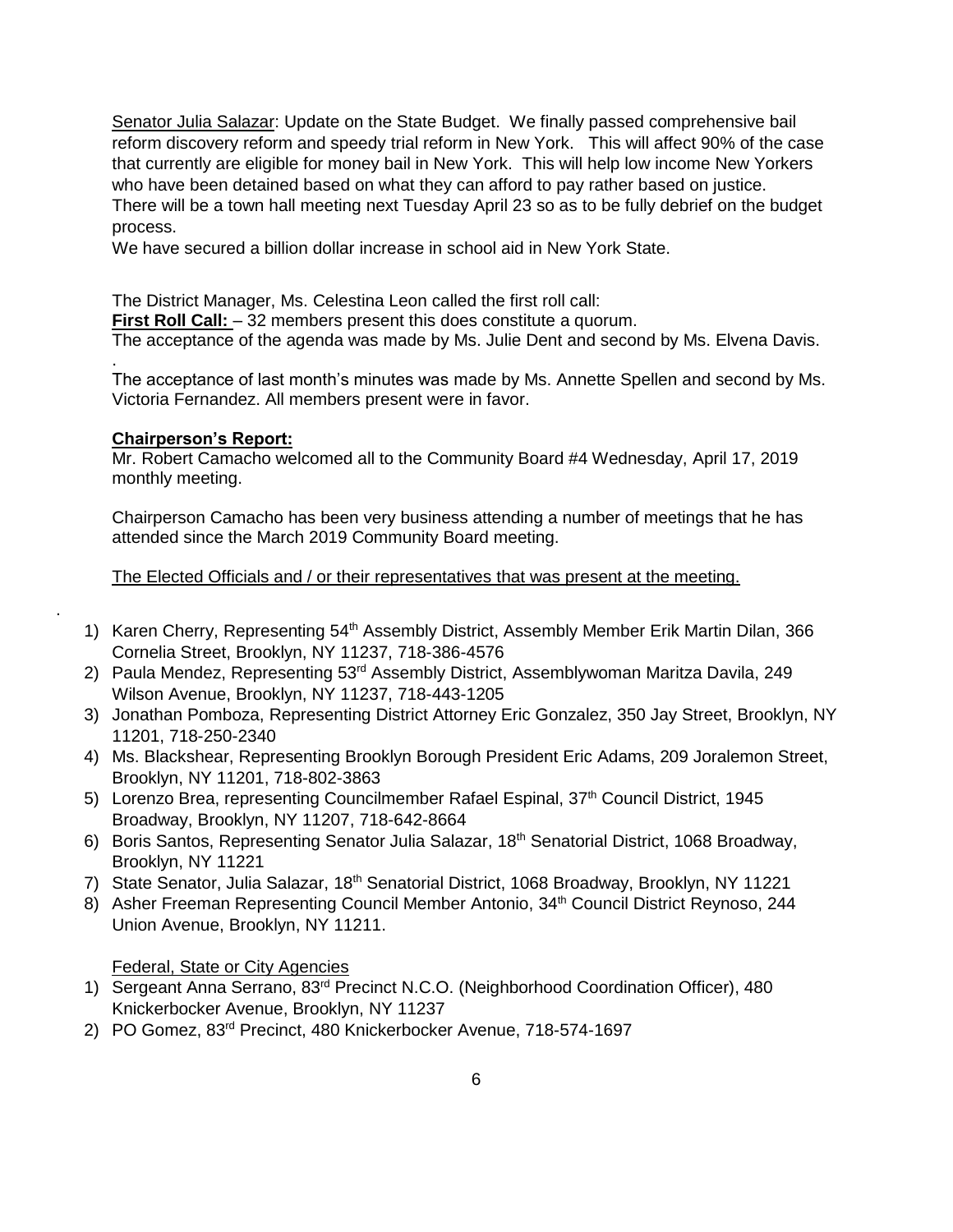- 3) Commanding Officer DI Dan Dooley,, 83<sup>rd</sup> Precinct, 480 Knickerbocker Avenue, Brooklyn, NY 11237
- 4) Raul Rubio, DOHMH, Thrive New York, Mental First Aide Training, 646-988-8639.
- 5) Mercedes Ramirez, North Brooklyn Coalition: 718-302-4073
- 6) Katie, Home Health Care: 1976 McDonald Street, 917-426-3471

Commanding Officer Dooley: Last 3 months there has been a reduction in crime. Captain Dominquez has been transferred to the 73<sup>rd</sup> Precinct. Good News: Captain Steven has been transferred to the 83<sup>rd</sup> Precinct from the 73<sup>rd</sup> Precinct.

# **District Manager's Report**:

The District Manager, Ms. Celestina Leon thanked all in attendance. Ms. Leon list some of meetings that she attended. (For her report please contact the CB)

# **Committee Reports:**

**Civic and Religious Committee (CRC) & Health Hospitals Human Services Citizen** 

**Veterans (HHHSV),** Committees Chairperson Ms. Elvena Davis (CRC) & Mary McClellan. Meeting: Thursday, April 11, 2019, 1420 Bushwick Avenue, Suite 370, Brooklyn, New York 11207-1422, 3:00PM

Board Members in Attendance: Ms. Elvena Davis, Rev. Grace Aytes, Virgie Jones, Mary McClellan, Cheryl Jones (via phone), and Barbara Smith,

Others in Attendance: CB4 Chairperson, Mr. Robert Camacho; CB4 District Manager Celestina Leon; CB4 Community Associate, Sharon Fludd; Zulma Novoa, DOMHH: Maggie Manual, Wyckoff Heights Medical Center; PO Gomez & PO Velez, 83<sup>rd</sup> Precinct; Cruz Fukman & Selina LeBron, NYPCC; Thenga Jenkins, EmpireBlue; Joseph Estella, Affinity Health Plan; Monica Holowacz, Broadway Stages; Sherry Davis, Woodhull Hospital; Cristina Guimaraes, Gotham Health; Danny Torres, Swerve Church; Abraham Tejeda, NYC Commission on Human Rights Members Excused: Barabra Jackson

Members Not in Attendance: Ernest Estime

Items Discussed:

1) Joshua Brown and Pastor Cornelius Brown, Founder: Presenting on the petition to establish a Family First Friday, a family summer time holiday to celebrate the gift of family on the first Friday of August.

They are asking for a letter of support of this proposed national holiday that celebrates the gift of families. It is the goal of this holiday to stimulate healing among families as well as promote morale and mental health.

Family First Day's vision is to make the first Friday in August into a National Holiday! They want to create a three day weekend to celebrate the gift of family before the summer ends. The First Friday in August is what Pastor Brown feels is the ideal time for families to have one more chance to travel, attend family reunions, attend weddings, enjoy cookouts, go shopping and spend quality times with family before the summer ends.

It is their hope that Family First Day would be a time for healing and reconciliation within families. He stated that there are a lot of broken families and he hope that this day would help fix the problem.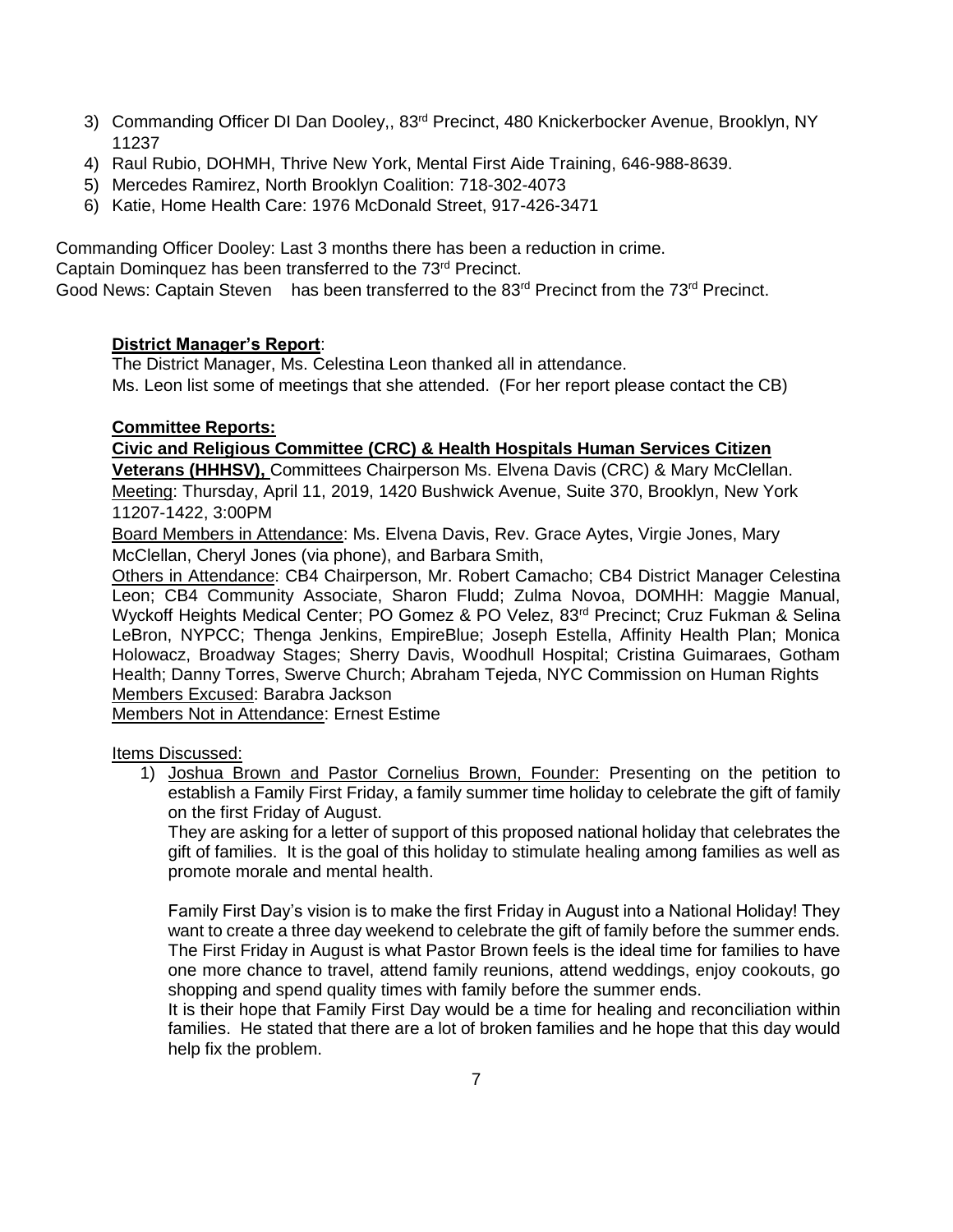Family First Day hopes to be time for many families to set aside their issues and differences and for one day to be a family again.

He asked that the Community Board join and support the campaign to create more quality time for families, by giving him a letter of support. The letter will allow him to go and speak to elected Officials and others in order to gain their support.

Pastor C. Brown says that this holiday will put millions of dollars back into the economy. Donations will be needed.

CRC Chairperson Elvena Davis stated that the committee will talk about a letter of support.

2) Discussion of Shape Up Bushwick Parade.

#### Recommendation:

Barbara Smith motion to send a letter of support for agenda item #1- Family First Friday, the motion was second by Ms. Mary McClellan. All member CRC and HHHSV committee members present approved.

Recommendation will go before the full board in May 2019.

#### **Old Business:**

Greenest Block Awards Outreach, Volunteer Opportunity Directory Rat Academy event scheduled for Thursday, May 23, 6pm

#### **New Business:**

Emergency Preparedness Workshop, May 16, 2019, 6pm at PS 376, 194 Harman Street Save the Date: Monday, June 17, 2019, 6:00PM, the ACC planning their summer mixer.

It was suggested the planning for the parade next year start in January 2020.

Next planning CRC & HHHSV committee meeting will be held on Thursday, May 9, 2019 at 3PM.

Meeting adjourned: 5:58pm

**Public Safety Committee (PSC)**, Committee Chairperson, Mr. Jerry Valentine, Members in Attendance: PSC Vice-Chairperson, Rev. Grace Aytes, Elvena Davis, Victoria Fernandez, Freddy Fowler, Mary McClellan, Gladys Puglla, Annette Spellen Meeting: Thursday, April 2, 2019, 1420 Bushwick Avenue, Suite 370, Brooklyn, New York 11207-1422, 6:000PM

Others in Attendance: Willie Morales, CB4 Community Associate; Garbriele Maurello, Li Jia Wang, Yassine Bentances, Ingrid Ammann, PO Gomez, PO Lopez, PO Prezzano, Regina Wilson

Items Discussed: 33 Wyckoff Avenue – Wyckoff Beer Garden, LLC 65 Irving Avenue – The Ten Bells Bushwick: Still under construction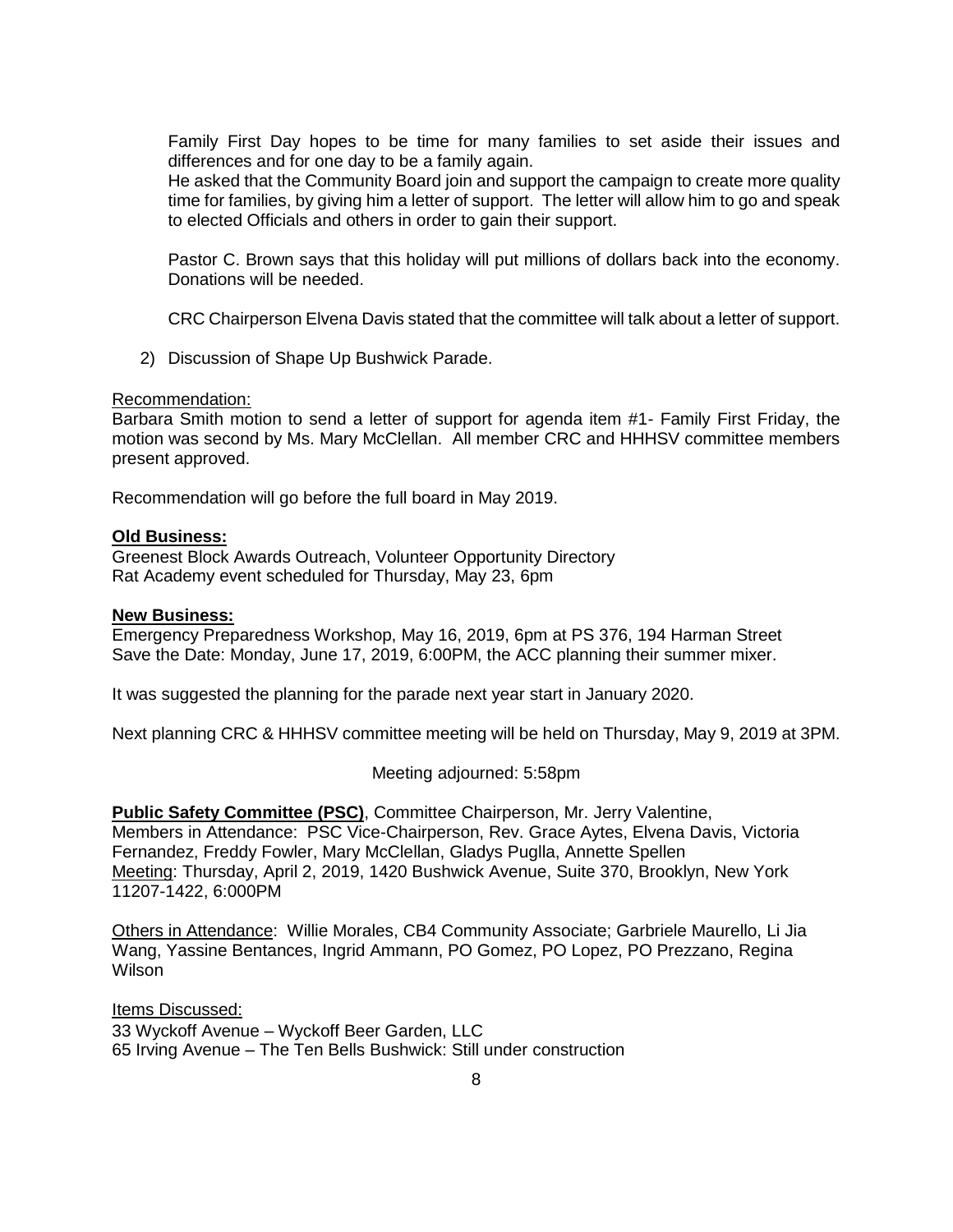## **Recommendations**:

- 1) PSC: To hold both 65 Irving (have not been built as of yet) and 33 Wyckoff Avenue (Community was not happy with his establishment). Motion to hold 65 Irving Avenue and 33 Wyckoff was made by Annette Spellen and second by Barbara Jackson. All member present was in favor. Motion moved.
- 2) Bylaws: Parliamentarian Mr. Odolph Wright: The bylaws are being presented for the 3rd time to the board members for their approval. Motion to vote for the approval of the proposed by-laws recommendation changes as stated on the draft was made by Joshua Brown. Second by Ms. Julie Dent. All members present were in favor. Motion moved.

These by-laws are immediately a part of documentation for Community Board 4.

# **New Business**:

Election of Officers will be held next month.

# **Announcements:**

Apply Online! Join the 2020 Census Team! [www.2020census.gov/jobs](http://www.2020census.gov/jobs) ; 1-855-562-2020 Federal Relay Service: 800-877-8339 TTY / ASCII [\(www.gsa.gov/fedrelay\)](http://www.gsa.gov/fedrelay)

The Federal Relay Service provides telecommunications services to allow individuals who are deaf, hard of hearing, and /or have speech disabilities to conduct official business with and within the federal government. The U.S. Census Bureau is an Equal Opportunity Employer. Excellent Pay, Flexible Hours, Paid Training and Temporary Positions

Congresswoman Nydia M. Velazquez: SAVE THE DATE! U.S. Census 2020, Community **Roundtable** 

When: Friday, April 26<sup>th</sup> at 11:30AM

Where: New Jerusalem United Methodist Church, 484 Knickerbocker Avenue, Brooklyn, NY 11237

Invited Guess: State Senator Julia Salazar, Assemblywoman Maritza Davila and Councilman Antonio Reynoso. For more information call: 718-599-3658

SAVE A LIFE. Carry Naloxone. About 3 New Yorkers die from drug overdose everyday…YOU can save a life with Nalaxone. Take a course. Save a life. Strengthen your community. NYC Department of Health and Mental Hygiene. Brooklyn Neighborhood Health Action Center. Contact: Z Novoa, DOHMH, [ZNovoa@health.nyc.gov,](mailto:ZNovoa@health.nyc.gov) 718-637-5221 For more information, visit [www.nyc.gov/health/naloxone](http://www.nyc.gov/health/naloxone) 

The Bushwick Starr: Big Green Theater Festival by Superhero Clubhouse with PS75 & PS239 April 25-28, Thursday at 7pm. FREE!! Reserve Tickets at – thebushwickstarr.org or call: 718- 210-2962

207 Starr St. between Wyckoff & Irving Avenues.

Meeting Adjourned: 34 Members Present, at 8:33PM.